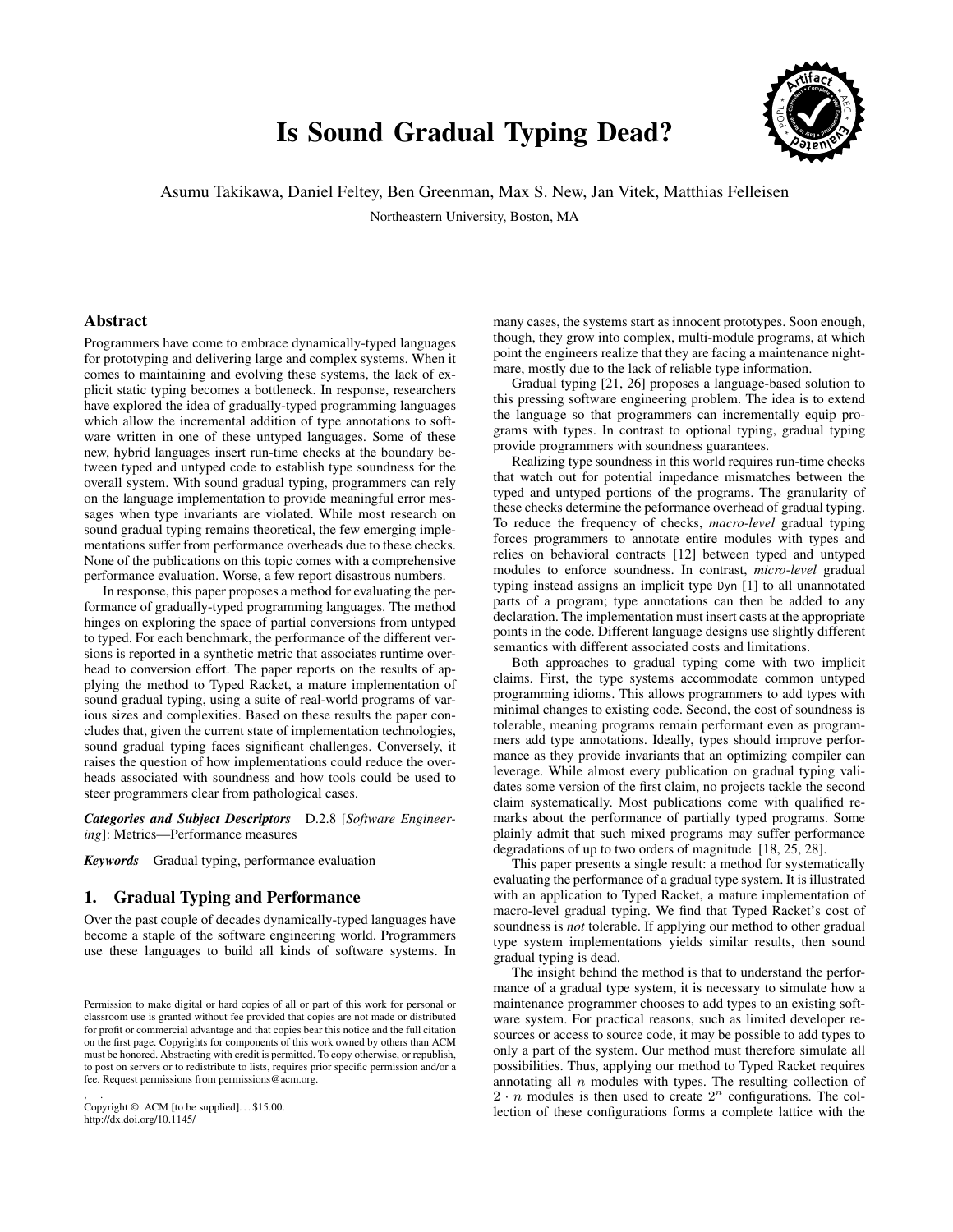untyped configuration at the bottom and the fully typed one at the top. The points in between represent configurations in which some modules are typed and others are untyped. Adding types to an untyped module in one of these configurations yields a configuration at the next level of the lattice. In short, the lattice mimics all possible choices of single-module type conversions a programmer faces when a maintenance task comes up.

A performance evaluation of a system for gradual typing must time these configurations of a benchmark and extract information from these timings. Sectio[n 2](#page-1-0) introduces the evaluation method in detail, including the information we retrieve from the lattices and how we parameterize these retrievals. The timings may answer basic questions such as how many of these configurations could be deployed without degrading performance too much.

We apply our method to Typed Racket, the gradually typed sister language of Racket. With nine years of development, Typed Racket is the oldest and probably most sophisticated implementation of gradual typing. Furthermore, Typed Racket has also acquired a fair number of users, which suggests adequate performance for these commercial and open source communities. The chosen benchmark programs originate from these communities and range from 150 to 7,500 lines of code. [Section 3](#page-2-0) presents these benchmarks in detail.

Sectio[n 4](#page-4-0) presents the results from running all configurations of the Typed Racket benchmarks according to the metrics spelled out in sectio[n 2.](#page-1-0) We interpret the ramifications of these rather negative results in sectio[n 5](#page-8-0) and discuss the threats to validity of these conclusions. The section also includes our report on a preliminary investigation into the possible causes of the slowdowns in our benchmark configurations.

# <span id="page-1-0"></span>2. Benchmarking Software Evolution

Our evaluation method is inspired by our previous work on extending functional Typed Racket to the object-oriented aspects of Racket, in which we use a lattice-style approach for a preliminary performance evaluation [\[25\]](#page-11-0). By inspecting the entire lattices of typed/untyped configurations of two small game systems, we identified and then eliminated a major performance bottleneck from the implementation. Our previous performance evaluation was conducted in tandem with the design and implementation of Typed Racket, and thus the final results were relatively positive. In contrast, we conduct our current evaluation completely *independently* of Typed Racket's implementation efforts.<sup>[1](#page-1-1)</sup>

Let us re-articulate the salient points from our previous work:

- A (*software system*) *configuration* is a sequence of *n* modules.
- Each module in a software system configuration is either typed or untyped.
- A configuration  $c_t$  is greater than a configuration  $c_u$  (or equal) if *ct* uses a typed module for every position in the sequence for which  $c<sub>u</sub>$  uses a typed module.
- The collection of all configurations of length *n* forms a complete lattice of size  $2^n$ . The bottom element is the completely untyped configuration; the top element is the completely typed one.

We speak of a *performance lattice* to describe this idea.

Our contribution is to exploit the lattice-oriented approach to benchmarking for a *summative* evaluation. To this end, we imagine software engineers who are considering the use of gradual typing for some program and consider what kinds of questions may influence their decision. Based on this first step, we formulate a small number of parameterized, quantitative measures that capture possible answers to these questions.

When the configuration consists of a small number of modules, the software engineers might be able to equip the entire program with type annotations in one fell swoop. Such a fully annotated system should perform as well as the original, untyped version and if the gradual type system is integrated with the compiler, it may even run faster because the compiler can apply standard typebased optimization techniques.

Definition (*typed/untyped ratio*) The typed/untyped ratio of a performance lattice is the time needed to run the top configuration divided by the time needed to run the bottom configuration.

Unfortunately, this assumption overlooks the realities of implementations of gradual typing. Some modules simply cannot be equipped with types because they use linguistic constructs that the type system does not support. Furthermore, completely typed configurations still use the run-time libraries of the underlying untyped language. In particular, Typed Racket's run-time system remains largely untyped. As a result, even the completely typed configurations of our benchmarks usually import constants, functions, and classes from an untyped module in the run-time system. When these values cross this boundary at run-time, the contract system performs checks, and that imposes additional costs. To address this issue, the implementors of Typed Racket have enlarged their trusted code base with unchecked type environments that cover frequently imported parts of the run-time system. The next section explains what "completely typed" means for the individual benchmarks.

When the software system configuration consists of a reasonably large number of modules, no software engineering team can annotate the entire system with types all at once. Every effort is bound to leave the configuration in a state in which some modules are typed and some others are untyped. As a result, the configuration is likely to suffer from the software contracts that the gradual type system injects at the boundaries between the typed and the untyped portions. If the cost is tolerable, the configuration can be released and can replace the currently deployed version. The runtime costs may not be tolerable, however, as our previous work observes. In that case, the question is how much more effort the software engineers have to invest to reach a releasable configuration. That is, how many more modules must be converted before the performance is good enough for the new configuration to replace the running one.

To capture this idea, we formulate the following definition of "deliverable configurations."

Definition (*N-deliverable*) A configuration in a performance lattice is *N*-deliverable if its performance is no worse than an *N*x slowdown compared to the completely untyped configuration.

We parameterize this definition over the slowdown factor that a team may consider acceptable. One team may think of a 1.1x slowdown as barely acceptable, while another one may tolerate a slowdown of an order of magnitude [\[25\]](#page-11-0).

Even if a configuration is not deliverable, it might be suitably fast to run the test suites and the stress tests. A software engineering team can use such a configuration for development purposes, but it may not deliver it. The question is how many configurations of a performance lattice are usable in that sense. In order to formulate this criteria properly, we introduce the following definition of usable configurations.

Definition (*N/M-usable*) A configuration in a performance lattice is *N/M*-usable if its performance is worse than an *N*x slowdown and no worse than an *M*x slowdown compared to the completely untyped configuration.

<span id="page-1-1"></span> $1$ In terminology borrowed from the education community [\[20\]](#page-11-0), we conducted a *formative evaluation* while this paper conducts a *summative evaluation* to assess the post-intervention state of the system.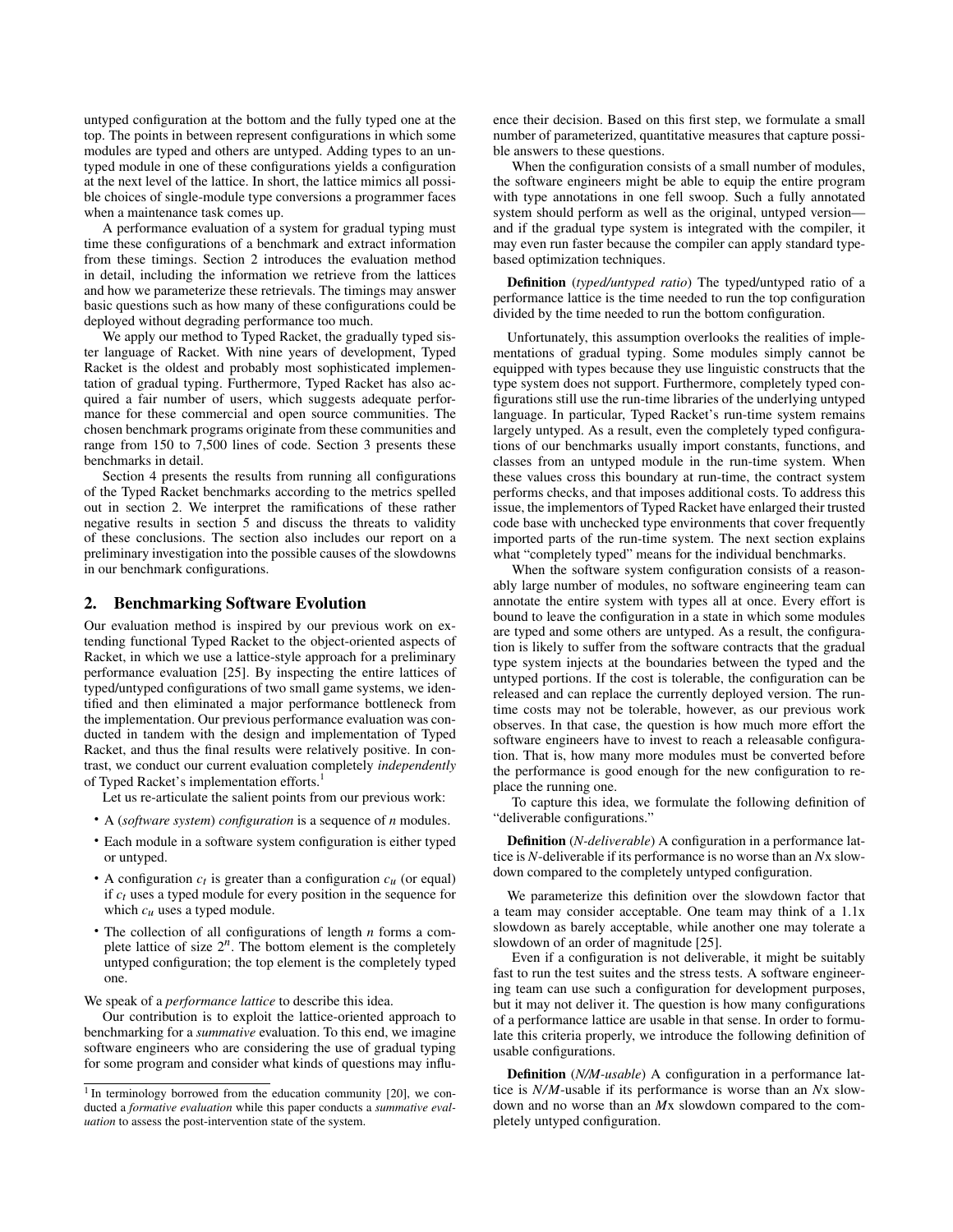Using the first parameter, we exclude deliverable configurations from the count. The second parameter specifies the positive boundary, i.e., the acceptable slowdown factor for a usable configuration.

Definition (*unacceptable*) For any choice of *N* and *M*, a configuration is unacceptable if it is neither *N*-deliverable nor *N/M*-usable.

Finally, we can also ask the question how much work a team has to invest to turn unacceptable configurations into useful or even deliverable configurations. In the context of macro-level gradual typing, one easy way to measure this amount of work is to count the number of modules that have to be annotated with types before the resulting configuration becomes usable or deliverable. Here is the precise definition.

Definition (*L-step N/M-usable*) A configuration is *L*-step *N/M*usable if it is unacceptable and at most *L* type conversion steps away from a *N*-deliverable or a *N/M*-usable configuration.

This paper thus proposes an evaluation method based on a systematic exploration of the performance lattice. The benefit of parameterized metrics is that every reader can interpret the raw data with his or her own choices for *L*, *N*, and *M*.

# <span id="page-2-0"></span>3. The Benchmark Programs

For our evaluation of Typed Racket, we use a suite of twelve programs. They are representative of actual user code yet small enough so that an exhaustive exploration of the performance lattice remains tractable.

# 3.1 Overview

The table in figure [2](#page-3-0) lists and summarizes our twelve benchmark programs. For each, we give an approximate measure of the program's size, a diagram of its module structure, and a worst-case measure of the contracts created and checked at runtime.

Size is measured by the number of modules and lines of code (LOC) in a program. Crucially, the number of modules also determines the number of gradually-typed configurations to be run when testing the benchmark, as a program with *n* modules can be gradually-typed in  $2^n$  possible configurations. Lines of code is less important for evaluating macro-level gradual typing, but gives a sense of the overall complexity of each benchmark. Moreover, the Type Annotations LOC numbers are an upper bound on the annotations required at any stage of gradual typing because each typed module in our experiment fully annotates its import statements.

The column labeled "Other LOC" measures the additional infrastructure required to run each project for all typed-untyped configurations. This count includes project-wide type definitions, typed interfaces to untyped libraries, and any so-called type adaptor modules (see below).

The module structure graphs show a dot for each module in the program. An arrow is drawn from module A to module B when module A imports definitions from module B. When one of these modules is typed and the other untyped, the imported definitions are wrapped with a contract to ensure type soundness. To give a sense of how "expensive" the contracts at each boundary are, we color arrows to match the absolute number of times contracts at a given boundary are checked. These numbers are independent from the actual configurations.

The colors fail to show the cost of checking data structures imported from another library or factored through an adaptor module. For example, the kcfa graph has many thin black edges because the modules only share data definitions. The column labeled "Adaptors + Libraries" reports the proportion of observed contract checks due to adaptor modules and libraries.

<span id="page-2-1"></span>

Figure 1: Inserting a type adaptor

#### 3.2 Adaptor Modules

A quirk in Racket's structure-type definitions calls for one twist to an otherwise straightforward setup of benchmark configurations. Consider the following structure-type definition from gregor, one of the benchmark programs:

#### (struct DateTime [date time jd])

Its evaluation introduces a new class of data structures via a constructor (DateTime), a predicate (DateTime?), and a number of selectors. A second evaluation creates a disjoint class of structures, meaning the selectors for the first class do not work on the second and vice versa.

If a structure-type definition is exported, a configuration may place the definition in an untyped module and its clients into the typed portion of the program. As explained below, importing a struct demands that each client assigns a type to the structuretype definition. Now, when these typed clients wish to exchange instances of these structure types, the type checker must prove that the static types match. But due to the above quirk, the type system assigns generative static types to imported structure types. Thus, even if the developers who annotate the two clients with types choose the same names for the imported structure types, the two clients actually have mutually incompatible static types.

Figure [1](#page-2-1) illuminates the problems with the left-hand diagram. An export of a structure-type definition from the untyped module (star-shaped) to the two typed clients (black squares) ensures that the type checker cannot equate the two assigned static types. The right-hand side of the figure explains the solution. We manually add a *type adaptor module*. Such adaptor modules are specialized typed interfaces to untyped code. The typed clients import structure-type definitions and the associated static types exclusively from the type adaptor, ensuring that only one canonical type is generated for each structure type. Untyped clients remain untouched and continue to use the original untyped file.

Adaptor modules also reduce the number of type annotations needed at boundaries because all typed clients can reference a single point of control.<sup>[2](#page-2-2)</sup> Therefore we expect type adaptor modules to be of independent use to practitioners, rather than just a synthetic byproduct of our setup.

#### 3.3 Program Descriptions

This section briefly describes each benchmark, noting the dependencies and required adaptor modules. Unless otherwise noted, the benchmarks rely only on core Racket libraries and do not use adaptor modules. We credit program authors in parentheses; except for sieve, all programs are independently useful.

*Sieve (Ben Greenman)* This program finds prime numbers using the Sieve of Eratosthenes and is our smallest benchmark. It contains

<span id="page-2-2"></span> $2$  In our experimental setup, type adaptors are available to all configurations as library files.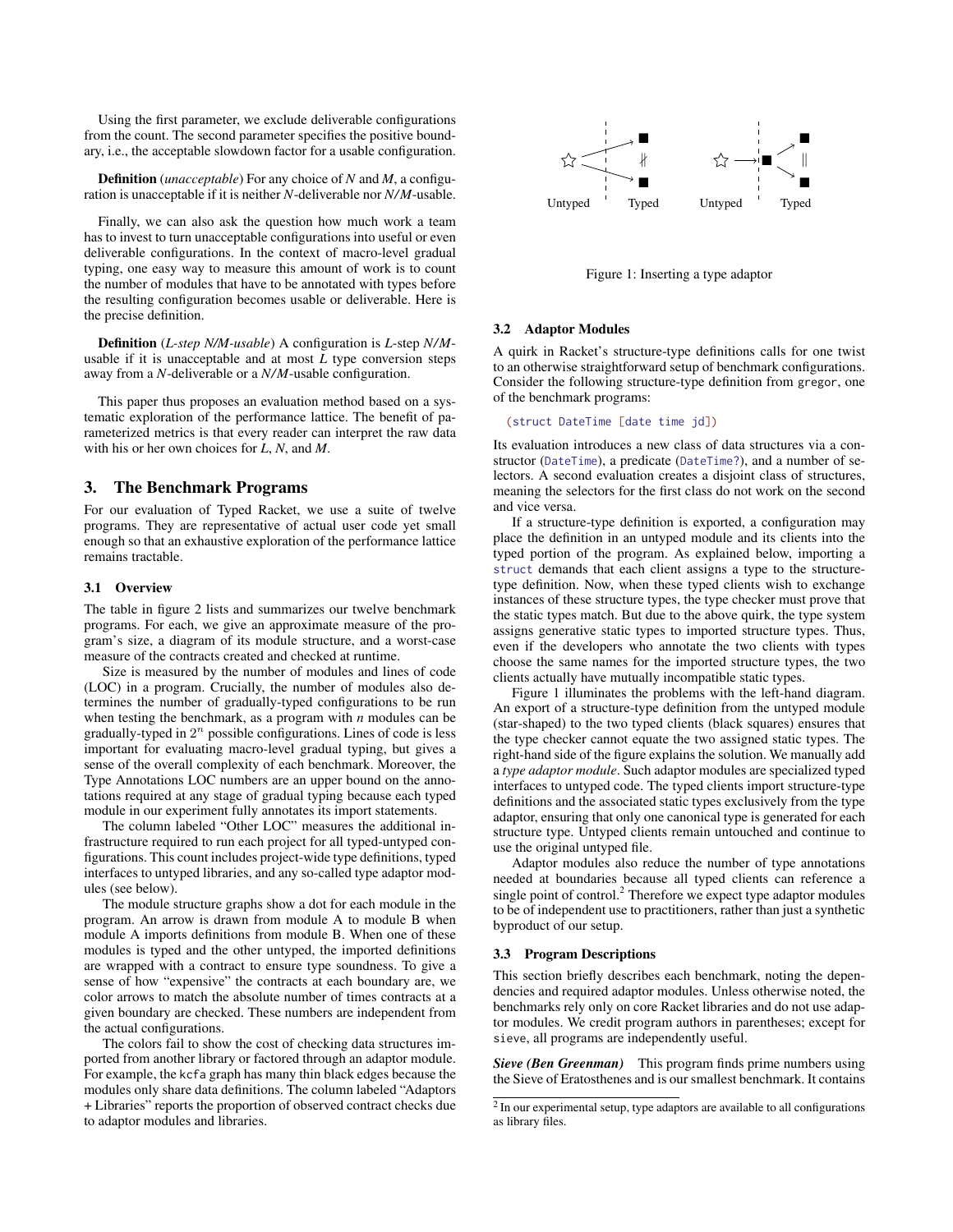<span id="page-3-0"></span>

| Project name  | Modules          | Untyped<br><b>LOC</b> | Type Ann.<br>$_{\mathrm{LOC}}$ | Other<br>$_{\mathrm{LOC}}$ | Module structure                         | Adaptors +<br>Libraries |
|---------------|------------------|-----------------------|--------------------------------|----------------------------|------------------------------------------|-------------------------|
| sieve         | $\overline{2}$   | 35                    | $17\,$                         | $\boldsymbol{0}$           | →.<br>$\bullet$                          | $0\%$                   |
| morse-code    | $\sqrt{4}$       | 216                   | $29\,$                         | $\boldsymbol{0}$           |                                          | $0\%$                   |
| mbta          | $\overline{4}$   | 369                   | $77\,$                         | 89                         |                                          | $79\%$                  |
| zordoz        | $\sqrt{5}$       | 1404                  | 285                            | 214                        |                                          | $99\%$                  |
| suffixtree    | $\sqrt{6}$       | 545                   | $125\,$                        | $40\,$                     |                                          | $97\%$                  |
| $1 \text{nm}$ | $\sqrt{6}$       | 501                   | 120                            | 62                         |                                          | $46\%$                  |
| kcfa          | $\boldsymbol{7}$ | $248\,$               | $47\,$                         | 141                        |                                          | $99\%$                  |
| ${\tt snake}$ | $\,8\,$          | $161\,$               | 50                             | $27\,$                     |                                          | $93\%$                  |
| tetris        | $\boldsymbol{9}$ | 305                   | $71\,$                         | 38                         |                                          | $99\%$                  |
| synth         | $10\,$           | 837                   | 142                            | 33                         |                                          | $47\%$                  |
| gregor        | 13               | 996                   | 164                            | 103                        |                                          | $78\%$                  |
| quad          | $16\,$           | 6722                  | $300\,$                        | $241\,$                    |                                          | $45\%$                  |
|               |                  | < 10                  | $<$ 1,000                      | < 100,000                  | $<$ 1, 000, 000<br>$<\mathbf{1}$ billion |                         |

Figure 2: Characteristics of the benchmarks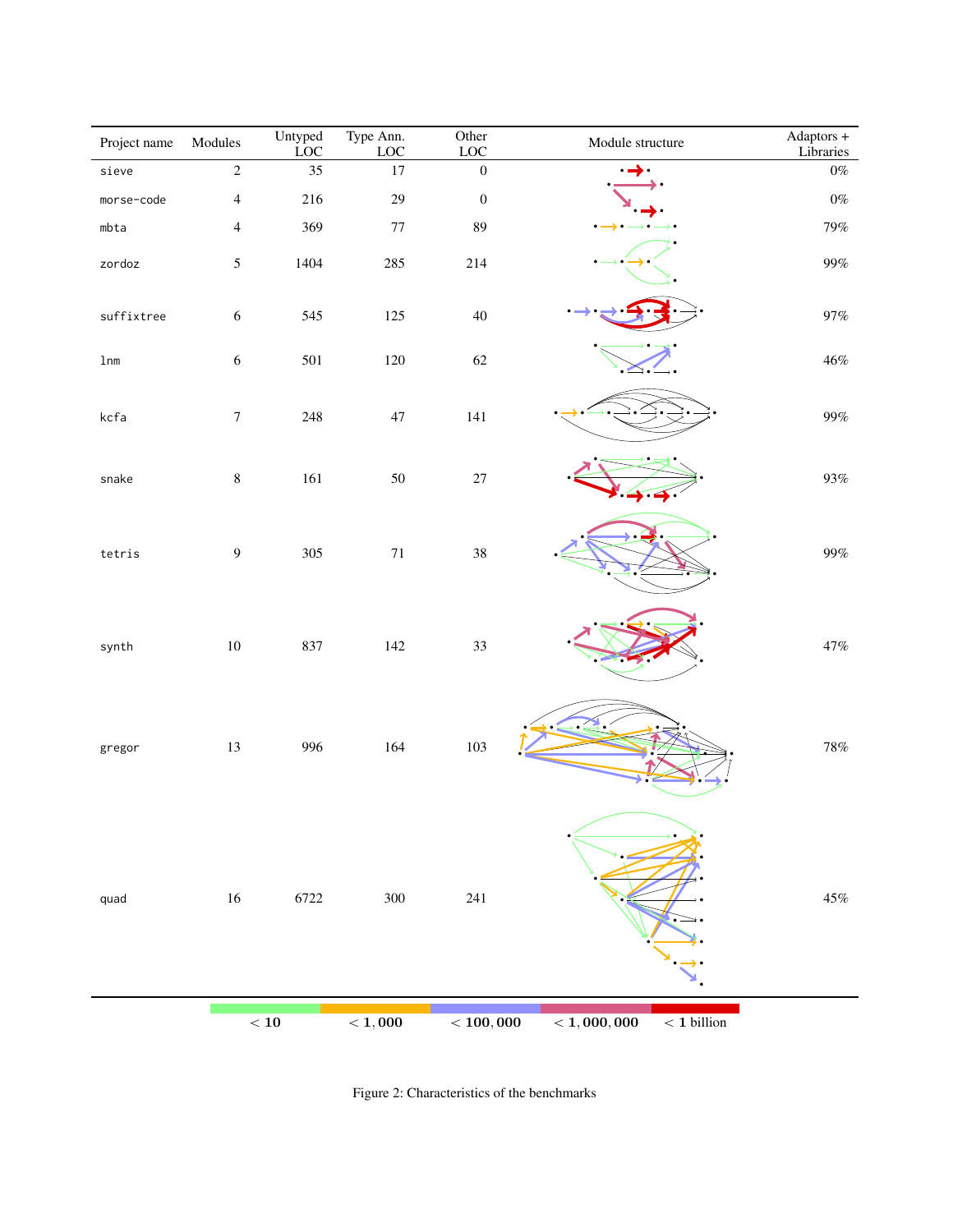two modules: a streams library and the sieve code. We wrote this benchmark to illustrate the pitfalls of sound gradual typing.

*Morse code (John Clements & Neil Van Dyke)* This script is adapted from a morse code training program.<sup>[3](#page-4-1)</sup> The original program plays a morse code audio clip, reads keyboard input, and scores the input based on its Levenshtein distance from the correct answer. Our benchmark setup generates morse code strings and runs the Levenshtein algorithm on a list of frequently used words.

*MBTA (Matthias Felleisen)* The mbta program builds a representation of Boston's public transit system and answers reachability queries. It relies on an untyped graph library. The original program responded asynchronously to queries with a server thread. We instead measure a synchronous version of the program to ensure compatibility with Racket's stack-based profiling tools.

*Zordoz (Ben Greenman)* This tool is used for exploring and counting the frequency of Racket bytecode structures. It operates on the Racket compiler's untyped zo data structures. Since these data structures are not natively supported in Typed Racket, even the completely typed program incurs some dynamic overhead.

*Suffixtree (Danny Yoo)* This library implements a longest common substring algorithm using Ukkonen's suffix tree algorithm. While the library has minimal external dependencies, it calls for one adaptor module for the algorithm's internal data structures.

*LNM (Ben Greenman)* This script analyzes the measurements included in this paper and generates figures 4 and 5. Most of this benchmark's running time is spent generating figures using Typed Racket's plot library, so the *untyped* version of this program is noticeably less performant. This program relies on an untyped image rendering library and uses two adaptor modules.

*KCFA (Matt Might)* The kcfa program implements a simple control flow analysis for a lambda calculus. The language definitions and analysis are spread across seven modules, four of which require adaptors because they introduce new datatypes.

*Snake (David Van Horn)* This program is based on a contract verification benchmark<sup>[4](#page-4-2)</sup> by Nguyễn et al. [\[16\]](#page-11-0). It implements a game where a growing and moving snake tries to eat apples while avoiding walls and its own tail. Our benchmark runs a pre-recorded history of moves altering the game state and does not display a GUI. We use one adaptor module to represent the game datatypes, but otherwise the program is self-contained.

*Tetris (David Van Horn)* This program is taken from the same benchmark suite as snake [\[16\]](#page-11-0) and implements the eponymous game. Like snake, the benchmark runs a pre-recorded set of moves. Using it here requires one adaptor module.

*Synth (Vincent St-Amour & Neil Toronto)* The synth bench-mark<sup>[5](#page-4-3)</sup> is a sound synthesis example from St-Amour et al.'s work on feature-specific profiling [\[23\]](#page-11-0). The program consists of nine modules, half of which are from Typed Racket's array library. In order to run these library modules in all typed-untyped configurations we create an adaptor module for the underlying array data structure.

*Gregor (Jon Zeppieri)* This benchmark consists of thirteen modules and stress-tests a date and time library. The original library uses a library for ad-hoc polymorphism that is not supported by Typed Racket. Our adaptation instead uses a mono-typed variant of this code and removes the string parsing component. The benchmark uses two adaptor modules and relies on a small, untyped library for acquiring data on local times.

```
5 http://github.com/stamourv/synth
```
*Quad (Matthew Butterick)* This project implements a typesetting library. It depends on an external constraint satisfaction solver library (to divide lines of text across multiple columns) and uses two adaptor modules. The original author provided both untyped and fully typed variants.

# <span id="page-4-0"></span>4. Evaluating Typed Racket

Measuring the running time for the performance lattices of our benchmarks means compiling, running, and timing thousands of configurations. Each configuration is run 30 times to ensure that the timing is not affected by random factors; some configurations take minutes to run.

Here we present our measurements in terms of the metrics of sectio[n 2.](#page-1-0) The first subsection discusses one benchmark in detail, demonstrating how we create the configurations, how the boundaries affect the performance of various configurations, and how the Typed Racket code base limits the experiment. The second subsection explains our findings. The last subsection interprets them.

*Experimental setup* Due to the high resource requirements of evaluating the performance lattices, experiments were run on multiple machines. Machine A with 12 physical Xeon E5-2630 2.30GHz cores and 64GB RAM, Machine B with 4 physical Core i7-4790 3.60GHz cores and 16GB RAM, Machine C with with 4 physical Core i7-3770K 3.50GHz cores and 32GB RAM, and a set of Machines D with identical configurations of 20 physical Xeon E5- 2680 2.8GHz cores with 64GB RAM. All machines run a variant of Linux and all benchmarks were run on Racket v6.2. The following benchmarks were run on machine A: sieve, kcfa, and gregor. On machine B: suffixtree, morse-code, mbta, and lnm. On machine C: zordoz and quad. On machine D: snake, synth, and tetris. For each configuration we report the average of 30 runs. All of our runs use a single core for each configuration. We performed sanity checks to validate that performance differentials reported in the paper were not affected by the choice of machine.<sup>[6](#page-4-4)</sup>

#### 4.1 Suffixtree in Depth

To illustrate the key points of the evaluation, this section describes one of the benchmarks, suffixtree, and explains the setup and its timing results in detail.

Suffixtree consists of six modules: data to define label and tree nodes, label with functions on suffixtree node labels, lcs to compute longest common substrings, main to apply lcs to data, structs to create and traverse suffix tree nodes, ukkonen to build suffix trees via Ukkonen's algorithm. Each module is available with and without type annotations. Each configuration thus links six modules, some of them typed and others untyped.

Typed modules require type annotations on their data definitions and functions. Modules provide their exports with types, so that the type checker can cross-check modules. A typed module may import values from an untyped module, which forces the corresponding require specifications to come with types. Consider this example:

```
(require (only-in "label.rkt" make-label ...))
```
The server module is called label.rkt, and the client imports specific values, e.g., make-label. This specification is replaced with a require/typed specification where each imported identifier is typed:

```
(require/typed "label.rkt"
[make-label
 (-> (U String (Vectorof (U Char Symbol))) Label)]
 ...)
```
<span id="page-4-1"></span><sup>3</sup> <http://github.com/jbclements/morse-code-trainer>

<span id="page-4-2"></span><sup>4</sup> <http://github.com/philnguyen/soft-contract>

<span id="page-4-4"></span><sup>6</sup> The scripts that we use to run the experiments are available in our artifact: <http://www.ccs.neu.edu/racket/pubs/#popl15-tfgnvf>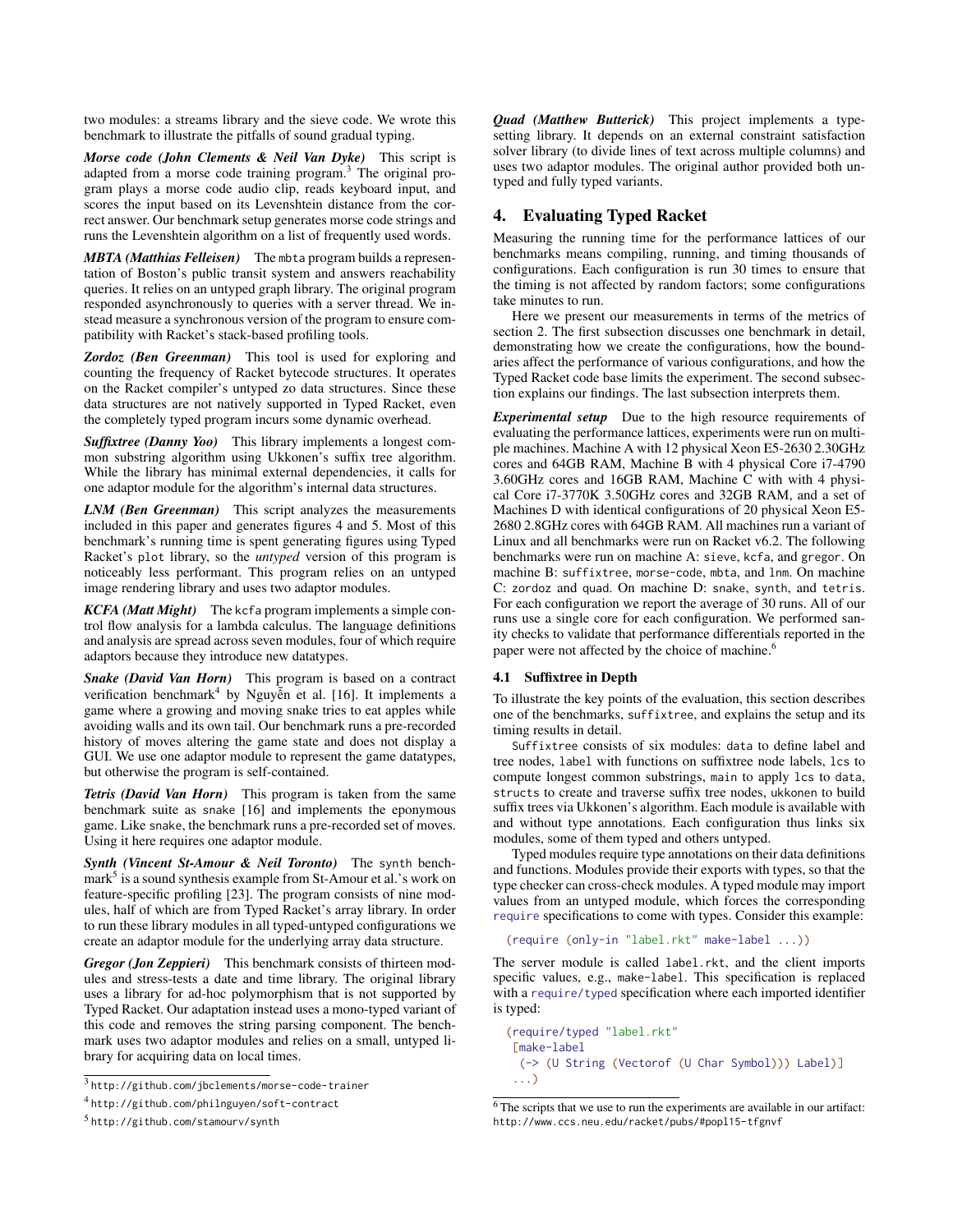### 666666

#### 0.7x

# 08888 808888 880888 888088 888808 888880

103.4x 81.5x 1.7x 0.7x 11.4x 3.3x

### 

44.1x 99.2x 100.8x 93.9x 105.3x 81.9x 81.9x 77.5x 82.7x 1.8x 12.1x 4.3x 11.2x 3.3x 10.3x

#### <span id="page-5-0"></span>

37.3x 40.6x 12.8x 40.2x 99.1x 92x 104x 93.2x 104.6x 89.2x 81.1x 77.5x 82.6x 77.6x 83x 73.7x 12.4x 4.8x 11.2x 10.4x

# 

37.1x 8.5x 36.2x 12x 39.5x 4.7x 92.5x 104.6x 88.2x 89.2x 77.4x 83.2x 73.3x 73.8x 12.8x

#### 

8.5x 36.5x 1x 4.5x 88.7x 75x

000000

1x

Figure 3: Performance lattice (labels are speedup/slowdown factors)

The types in a require/typed form are compiled into contracts for the imported values. For example, if some imported variable is declared to be a Char, the check char? is performed as the value flows across the module boundary. Higher-order types (functions, objects, or classes) become contracts that wrap the imported value and which check future interactions of this value with its context.

The performance costs of gradual typing thus consist of wrapper allocation and run-time checks. Moreover, the compiler must assume that any value could be wrapped, so it cannot generate direct field access code as would be done in a statically typed language.

Since our evaluation setup calls for linking typed modules to both typed and untyped server modules, depending on the configuration, we replace require/typed specifications with require/typed/check versions. This new syntax can determine whether the server module is typed or untyped. It installs contracts if the server module is untyped, and it ignores the annotation if the server module is typed. As a result, typed modules function independently of the rest of the modules in a configuration.

*Performance Lattice.* Figure [3](#page-5-0) shows the performance lattice annotated with the timing measurements. The lattice displays each of the modules in the program with a shape. A filled black shape means the module is typed, an open shape means the module is untyped. The shapes are ordered from left to right and correspond to the modules of suffixtree in alphabetical order: data, label, lcs, main, structs, and ukkonen.

For each configuration in the lattice, the ratio is computed by dividing the average timing of the typed program by the untyped average. The figure omits standard deviations as they are small enough to not affect the discussion.

The fully typed configuration (top) is *faster* than the fully untyped (bottom) configuration by around 30%, which puts the typed/untyped ratio at 0.7. This can be explained by Typed Racket's optimizer, which performs specialization of arithmetic operations and field accesses, and can eliminate some bounds checks [\[27\]](#page-11-0). When the optimizer is turned off, the ratio goes back up to 1.

Sadly, the performance improvement of the typed configuration is the only good part of this benchmark. Almost all partially typed configurations exhibit slowdowns of up to 105x. Inspection of the lattice suggests several points about these slowdowns:

- Adding type annotations to the main module neither subtracts nor adds overhead because it is a driver module.
- Adding types to any of the workhorse modules—data, label, or structs—while leaving all other modules untyped causes slowdown of at least 35x. This group of modules are tightly coupled. Laying down a type-untyped boundary to separate elements of this group causes many crossings of values, with associated contract-checking cost.
- Inspecting data and label further reveals that the latter depends on the former through an adaptor module. This adaptor introduces a contract boundary when either of the two modules is untyped. When both modules are typed but all others remain untyped, the slowdown is reduced to about 13x.

The structs module depends on data in the same fashion and additionally on label. Thus, the configuration in which both structs and data are typed still has a large slowdown. When all three modules are typed, the slowdown is reduced to 5x.

• Finally, the configurations close to the worst slowdown case are those in which the data module is left untyped but several of the other modules are typed. This makes sense given the coupling noted above; the contract boundaries induced between the untyped data and other typed modules slow down the program. The module structure diagram for suffixtree in figure [2](#page-3-0) corroborates the presence of this coupling. The rightmost node in that diagram corresponds to the data module, which has the most in-edges in that particular graph. We observe a similar kind of coupling in the simpler sieve example, which consists of just a data module and its client.

The performance lattice for suffixtree is bad news for gradual typing. It exhibits performance "valleys" in which a maintenance programmer can get stuck. Consider starting with the untyped program, and for some reason choosing to add types to label. The program slows down by a factor of 88x. Without any guidance, a developer may choose to then add types to structs and see the program slow down to 104x. After that, typing main (104x), ukkonen  $(99x)$ , and  $1cs$   $(103x)$  do little to improve performance. It is only when all the modules are typed that performance becomes acceptable again (0.7x).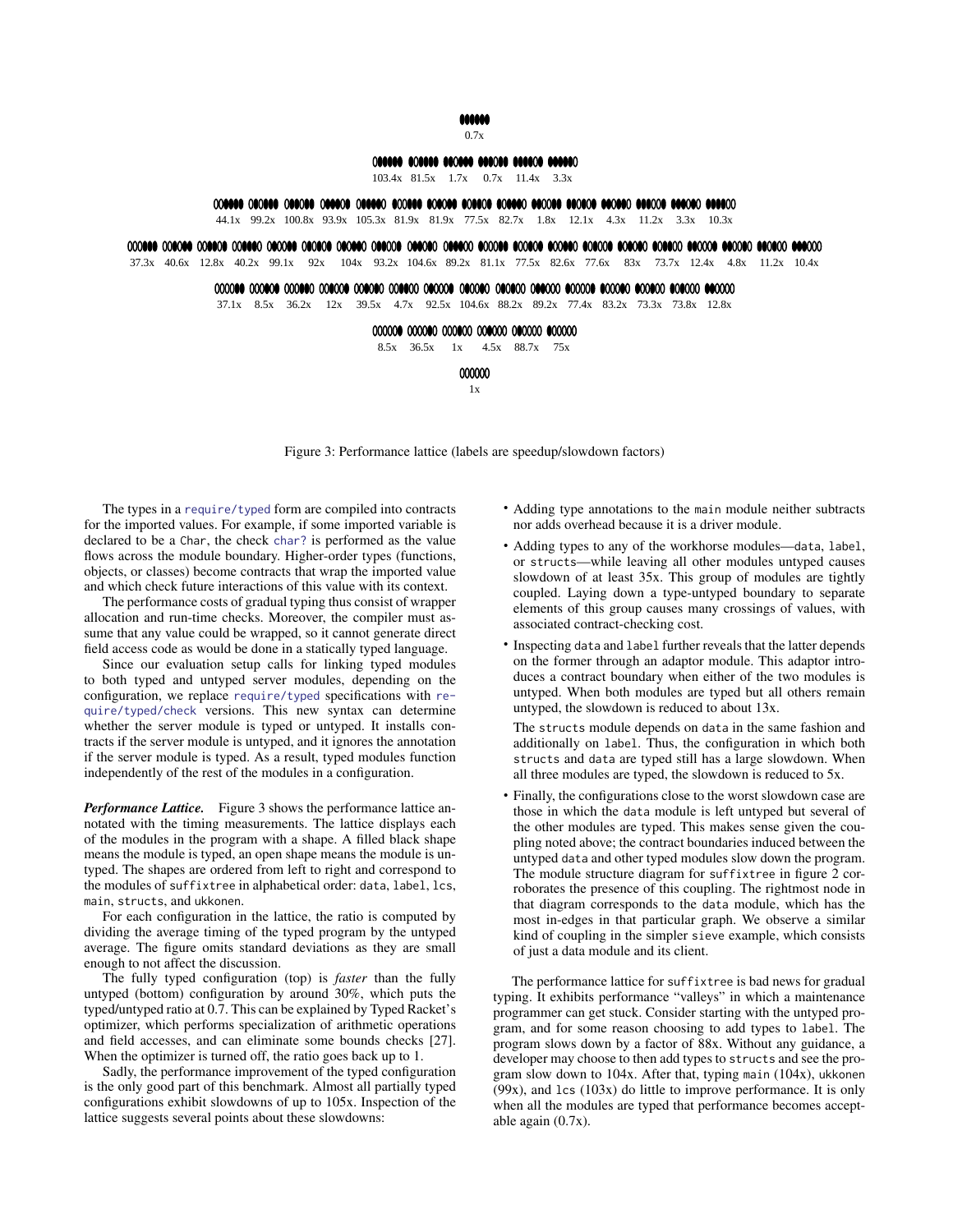<span id="page-6-0"></span>

Figure 4: *L*-step *N/M*-usable results for the first six benchmarks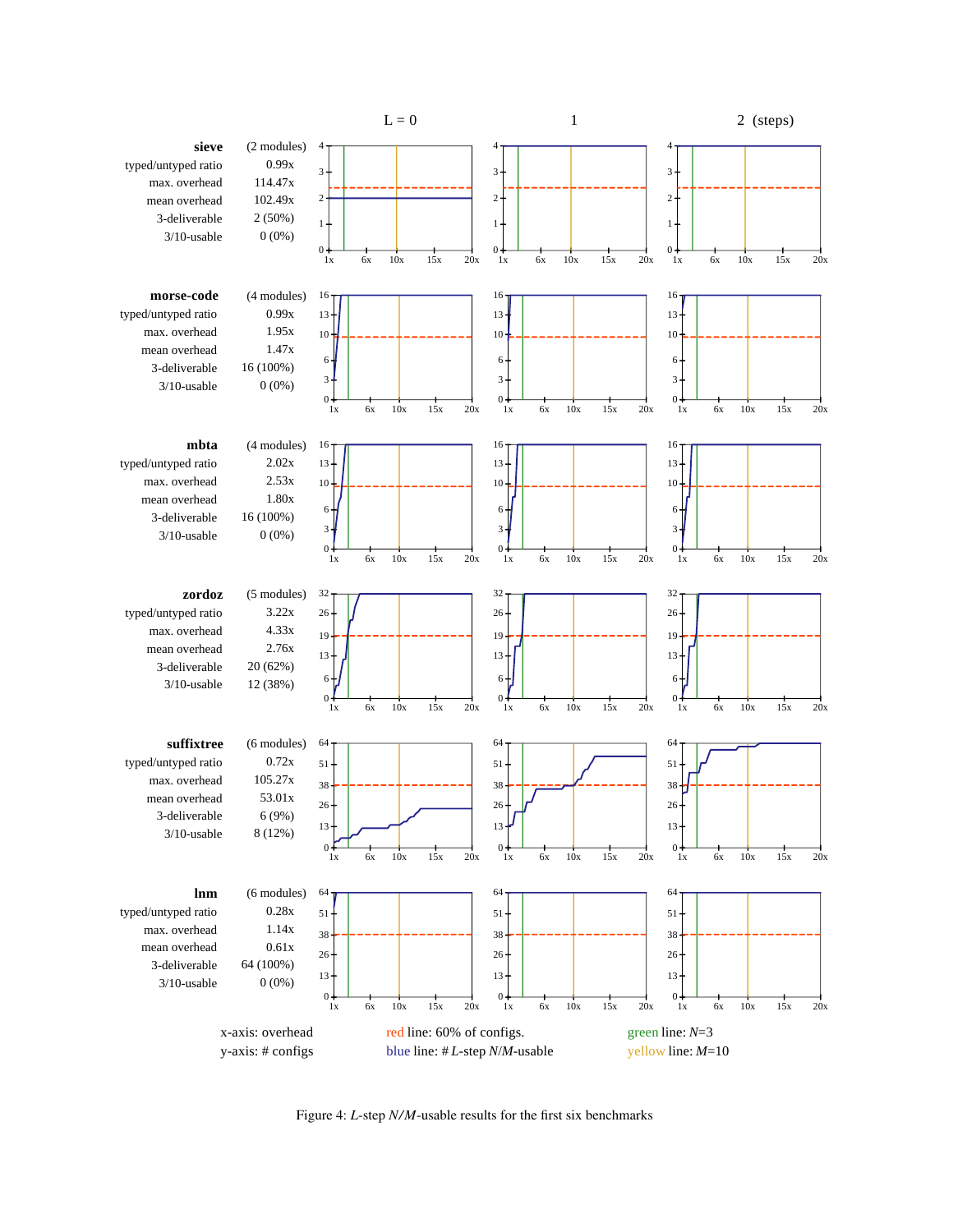<span id="page-7-0"></span>

Figure 5: *L*-step *N/M*-usable results for the remaining benchmarks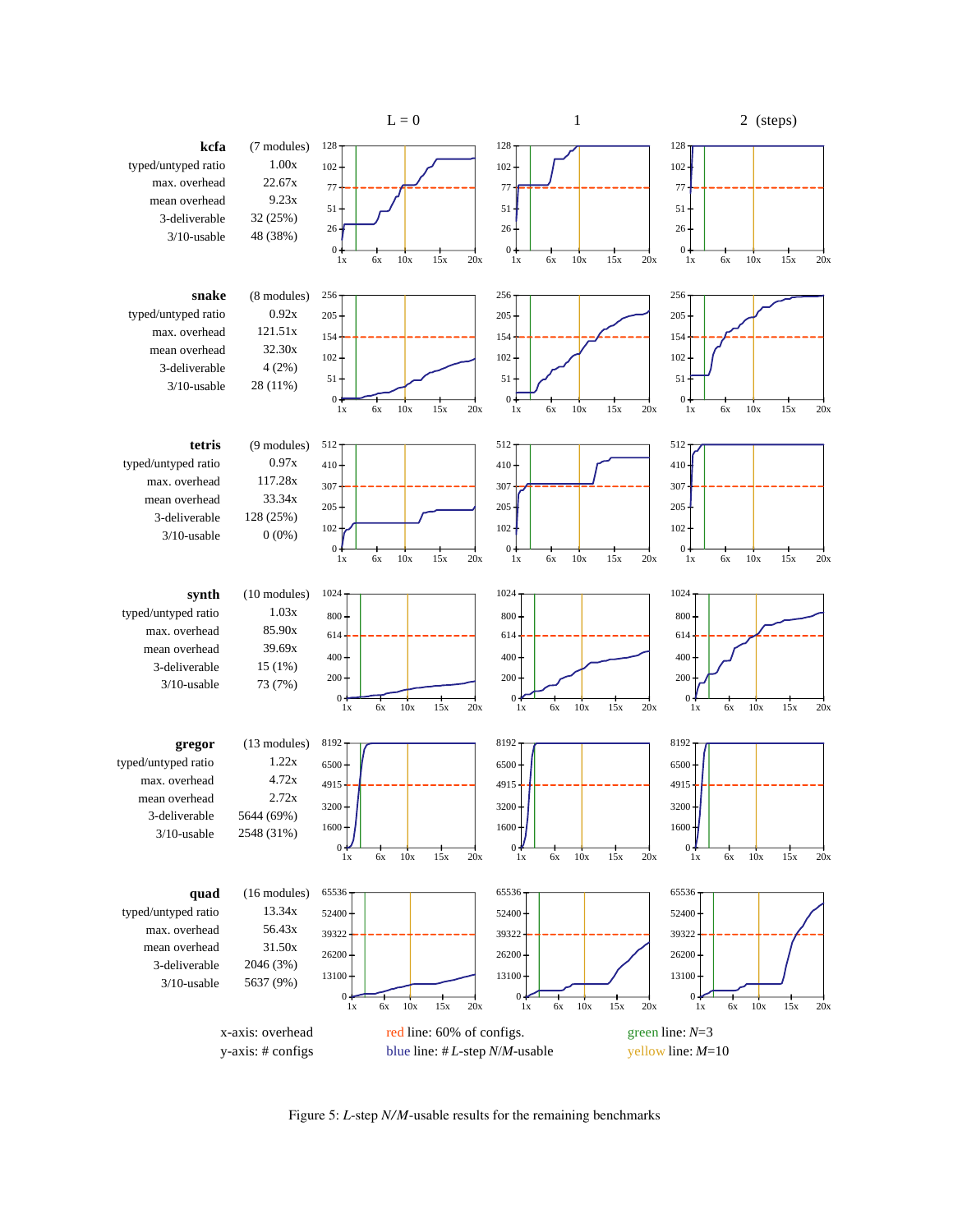# 4.2 Reading the Figures

Our method defines the number of *L*-step *N/M*-usable configurations as the key metric for measuring the quality of a gradual type system. For this experiment we have chosen values of 3x and 10x for *N* and *M*, respectively, and allow up to 2 additional type conversion steps. These values are rather liberal, $7$  but serve to ground our discussion.

The twelve rows of graphs in Figures [4](#page-6-0) and [5](#page-7-0) summarize the results from exhaustively exploring the performance lattices of our benchmarks. Each row contains a table of summary statistics and one graph for each value of *L* between 0 and 2.

The typed/untyped ratio is the slowdown or speedup of fully typed code over untyped code. Values smaller than 1*.*0 indicate a speedup due to Typed Racket optimizations. Values larger than 1*.*0 are slowdowns caused by interaction with untyped libraries or untyped parts of the underlying Racket runtime. The ratios range between 0.28x (lnm) and 3.22x (zordoz).

The maximum overhead is computed by finding the running time of the slowest configuration and dividing it by the running time of the untyped configuration. The average overhead is obtained by computing the average over all configurations (excluding the fullytyped and untyped configurations) and dividing it by the running time of the untyped configuration. Maximum overheads range from 1.25x (lnm) to 168x (tetris). Average overheads range from 0.6x (lnm) to 68x (tetris).

The 3-deliverable and 3*/*10-usable counts are computed for *L=*0. In parentheses, we express these counts as a percentage of all configurations for the program.

The three cumulative performance graphs are read as follows. The x-axis represents the slowdown over the untyped program (from 1x to 20x). The y-axis is a count of the number of configurations (from 0 to  $2^n$ ) scaled so that all graphs are the same height. If *L* is zero, the blue line represents the total number of configurations with performance no worse than the overhead on the x-axis. For arbitrary *L*, the blue line gives the number of configurations that can reach a configuration with performance no worse than the overhead on the x-axis in at most *L* conversion steps.

The ideal result would be a flat line at a graph's top. Such a result would mean that all configurations are as fast as (or faster than) the untyped one. The worst scenario is a flat line at the graph's bottom, indicating that all configurations are more than 20x slower than the untyped one. For ease of comparison between graphs, a dashed (red) horizontal line indicates the 60% point along each project's y-axis.

#### 4.3 Interpretation

The ideal shape is difficult to achieve because of the overwhelming cost of the dynamic checks inserted at the boundaries between typed and untyped code. The next-best shape is a nearly-vertical line that reaches the top at a low x-value. All else being equal, a steep slope anywhere on the graph is desirable because the number of acceptable programs quickly increases at that point.

For each benchmark, we evaluate the actual graphs against these expectations. Our approach is to focus on the left column, where *L*=0, and to consider the center and right column as rather drastic countermeasures to recover performance.<sup>[8](#page-8-2)</sup>

*Sieve* The flat line at *L*=0 shows that half of all configurations suffer unacceptable overhead. As there are only 4 configurations in the lattice for sieve, increasing *L* improves performance.

*Morse code* The steep lines show that a few configurations suffer modest overhead (below 2x), otherwise morse-code performs well. Increasing *L* improves the worst cases.

*MBTA* These lines are also steep, but flatten briefly at 2x. This coincides with the performance of the fully-typed configuration. As one would expect, freedom to type additional modules adds configurations to the 2-deliverable equivalence class.

*Zordoz* Plots here are similar to mbta. There is a gap between the performance of the fully-typed configuration and the performance of the next-fastest lattice point.

*Suffixtree* The wide horizontal areas are explained by the performance lattice in figure [3:](#page-5-0) configurations' running times are not evenly distributed but instead vary drastically when certain boundaries exist. Increasing *L* significantly improves the number of acceptable configuration at 10x and even 3x overhead.

*LNM* These results are ideal. Note the large y-intercept at *L*=0. This shows that very few configurations suffer any overhead.

*KCFA* The most distinctive feature at *L*=0 is the flat portion between 1x and 6x. This characteristic remains at *L*=1, and overall performance is very good at *L*=2.

*Snake* The slope at *L*=0 is very low. Allowing *L*=1 brings a noticeable improvement above the 5x mark, but the difference between *L*=1 and *L*=2 is small.

*Tetris* Each tetris plot is essentially a flat line. At *L*=0 roughly 1/3 of configurations lie below the line. This improves to 2/3 at *L*=1 and only a few configurations suffer overhead when *L*=2.

**Synth** Each slope is very low. Furthermore, some configurations remain unusable even at *L*=2. These plots have few flat areas, which implies that overheads are spread evenly throughout possible boundaries in the program.

*Gregor* These steep curves are impressive given that gregor has 13 modules. Increasing *L* brings consistent improvements.

*Quad* The quad plots follow the same pattern as mbta and zordoz, despite being visually distinct. In all three cases, there is a flat slope for overheads below the typed/untyped ratio and a steep increase just after. The high typed/untyped ratio is explained by small differences in the original author-supplied variants.

# <span id="page-8-0"></span>5. Quo Vadis Sound Gradual Typing?

Unsound type systems are useful. They document the code, find bugs at compile-time, and enable the IDE to assist programmers. Sound type systems are useful *and* meaningful. A soundly typed program cannot go wrong, up to a well-defined set of run-time exceptions [\[29\]](#page-11-0). When a typed program raises an exception, the accompanying message usually pinpoints the location of the problem in the program source.

From this description it is clear why programmers eventually wish to annotate programs in untyped languages with types and, ideally, with sound types. Types directly and indirectly increase a programmer's productivity, and sound types help with testing, debugging, and other maintenance tasks. In short, sound gradual typing seems to be a panacea.

The problem is that, according to our measurements, the cost of enforcing soundness is overwhelming. Figures [4](#page-6-0) and [5](#page-7-0) clarify just how few partially typed configurations are usable by developers or deliverable to customers. For almost all benchmarks, the lines are below the (red) horizontal line of acceptability. Even with extremely liberal settings for *N* and *M*, few configurations are *N*deliverable or *N/M*-usable. Worse, investing more effort into type

<span id="page-8-1"></span><sup>7</sup> We would expect that most production contexts would not tolerate anything higher than 2x, if that much.

<span id="page-8-2"></span><sup>8</sup> Increasing *L* should remove pathologically-bad cases.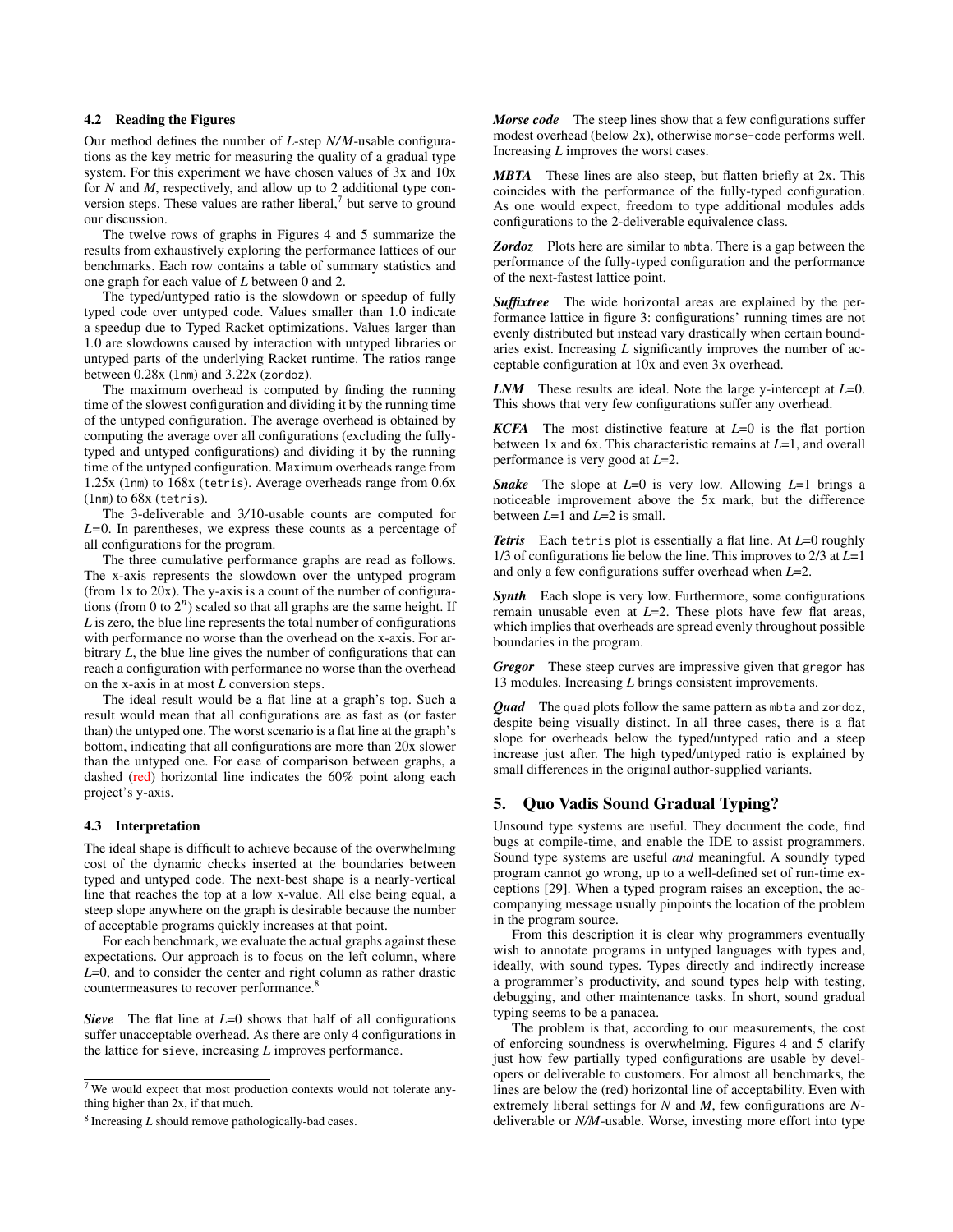annotation does not seem to pay off. In practice, converting a module takes a good amount of time, meaning that *L=*2 is again a liberal choice. But even this liberal choice does not increase the number of acceptable configurations by much; worse, it unrealistically assumes those two modules best-suited to improve performance. Put differently, the number of *L*-step *N/M*-acceptable configurations remains small with liberal choices for all three parameters.

The application of our evaluation method projects an extremely negative image of *sound* gradual typing. While we are confident that the method captures the spirit of the goals of gradual typing, our particular application of the method and its results must be put in perspective. [Section 5.1](#page-9-0) explains why the evaluation of Typed Racket may look overly negative. [Section 5.2](#page-9-1) presents an analysis of the worst elements in the twelve lattices and highlights those kinds of contracts that impose the most significant cost.

### <span id="page-9-0"></span>5.1 Threats to Validity of Conclusion

We have identified four threats to validity. First, our benchmarks are relatively small due to constraints on our computing infrastructure, but even those consume considerable resources. To obtain results for these benchmarks in a reasonable amount of time, they are run using multiple cores and the configurations are divided amongst the cores. Each configuration is put into a single process running a separate instance of the Racket VM pinned to a single core. This parallelism may introduce confounding variables due to, e.g., shared caches or main memory. We have attempted to control for this case and, as far as we can tell, executing on an unloaded machine does not make a significant difference to our results.

Second, several of our benchmarks import some modules from Racket's suite of libraries that remain untyped throughout the process, including for the fully typed configuration. While some of these run-time libraries come in the trusted code base—meaning Typed Racket knows their types and the types are not compiled to contracts—others are third-party libraries that impose a cost on all configurations. In principle, these interfaces might substantially contribute to the running-time overhead of partially typed configurations. Regardless, given the low typed/untyped ratios, these libraries are unlikely to affect our conclusions.

Third, the feasible set of type annotations for a program component is rarely unique in a gradually typed system. Since types are translated into contracts in Typed Racket, the choice of type annotations may affect performance. All of our case studies use reasonable type annotations, but type annotations with superior performance may exist. For example, one class-based benchmark (not included, completed after submission) exhibits noticeable differences though the overall result remains the same. Generally speaking, our results may not be fully representative. Then again, it is still a failure of gradual typing if a programmer must divine the best possible type annotations to obtain reasonable performance.

Finally, we articulate our conclusions on the basis of current implementation technology. Typed Racket compiles to Racket, which uses rather conventional JIT compilation technology. It makes no attempt to reduce the overhead of contracts or to exploit contracts for optimizations. It remains to be seen whether contract-aware compilers can reduce the significant overhead that our evaluation shows. Nevertheless, we are convinced that even if the magnitude of the slowdowns are reduced, some pathologies will remain.

#### <span id="page-9-1"></span>5.2 What are the Bottlenecks?

To analyze the cost of contract checks, we used the feature-specific profiler [\[23\]](#page-11-0) on each benchmark's *slowest* configuration.<sup>[9](#page-9-2)</sup> Figure [6](#page-10-0) summarizes our findings.

The leftmost data column  $(\%C)$  gives the percent of each benchmark's total running time that was spent checking contracts. These percentages are the average of ten trials; the numbers in parentheses (S.E.) represent the standard error. Except for the short-running benchmarks (gregor, morse-code, and mbta), we see little variability across trials. As expected, the programs spend a substantial proportion of their running time checking contracts.

The remaining columns of figure [6](#page-10-0) report what percentage of each benchmark's *contract-checking* execution time is spent on a particular variety of contract:

- Adaptor contracts separate a typed module from an untyped module with data structures.
- Higher-order contracts are function contracts with at least one function in their domain or co-domain.
- Library contracts separate an untyped library from typed modules or vice versa (in the case of lnm).
- The shape  $(\rightarrow \top$  any/c) refers to contracts with a protected argument and an unchecked co-domain. Contracts of this shape typically guard typed functions called in untyped modules.
- Conversely,  $(\rightarrow$  any/c  $\top$ ) guards functions with (any number of) unchecked arguments and protected co-domains. For example, if a typed module calls an untyped function with immutable arguments, Typed Racket statically proves that the untyped function is given well-typed arguments but must insert a contract to verify the function's result.
- The  $(\rightarrow$  any/c boolean?) column measures the time spent checking functions that take a single argument and returning a Boolean value. It is thus a subset of the  $(\neg$  any/c T) column.

Other columns overlap as well. The mbta benchmark in particular spends 65% of its contract-checking time on first-order library functions. These checks are always triggered by a typed module on immutable arguments, so Typed Racket optimizes them to (-> any/c T) contracts.

Most strikingly, the  $(\rightarrow$  any/c boolean?) column suggests that on average twenty percent of the time our benchmarks spend checking contracts goes towards checking that predicate functions satisfy the trivial (-> any/c boolean?) contract. Moreover, nearly all of these predicates are generated by Racket structure definitions, so their type correctness might be assumed. Removing these contracts or optimizing the cost of indirection seems like a clear place for Typed Racket to improve.

In contrast, the adaptor and library columns suggest that the apparently high cost of predicate contracts may just be a symptom of placing a typed/untyped boundary between a structure type definition and functions closely associated with the data. One example of this is zordoz; indeed, the purpose of that code is to provide an interface to native compiler data structures. In nearly all worst-case measurements for benchmarks using adaptor modules the adaptor and  $(\rightarrow$  any/c boolean?) contracts seem to account for a huge proportion of all contracts. The quad benchmark in fact spends 93% of its contract-checking time validating data structures, which are stored in fixed-length lists rather than in structure types. These lists do not require an adaptor, but their types translate to contracts that are far more expensive than plain structure type predicates. The only exception is synth. It spends much more time creating structured data from raw vectors than accessing the data.

Higher-order contracts show up in only a few of the benchmark programs. Specifically, only synth, sieve, and zordoz make heavy use of higher-order functions across contract boundaries. Unlike the cost of first-order contracts, the costs of these higher-order contracts is quite apparent in these programs.

<span id="page-9-2"></span><sup>&</sup>lt;sup>9</sup> We found no statistically significant difference in the proportion of runtimes spent in garbage collection between the untyped & slowest configurations of any benchmark.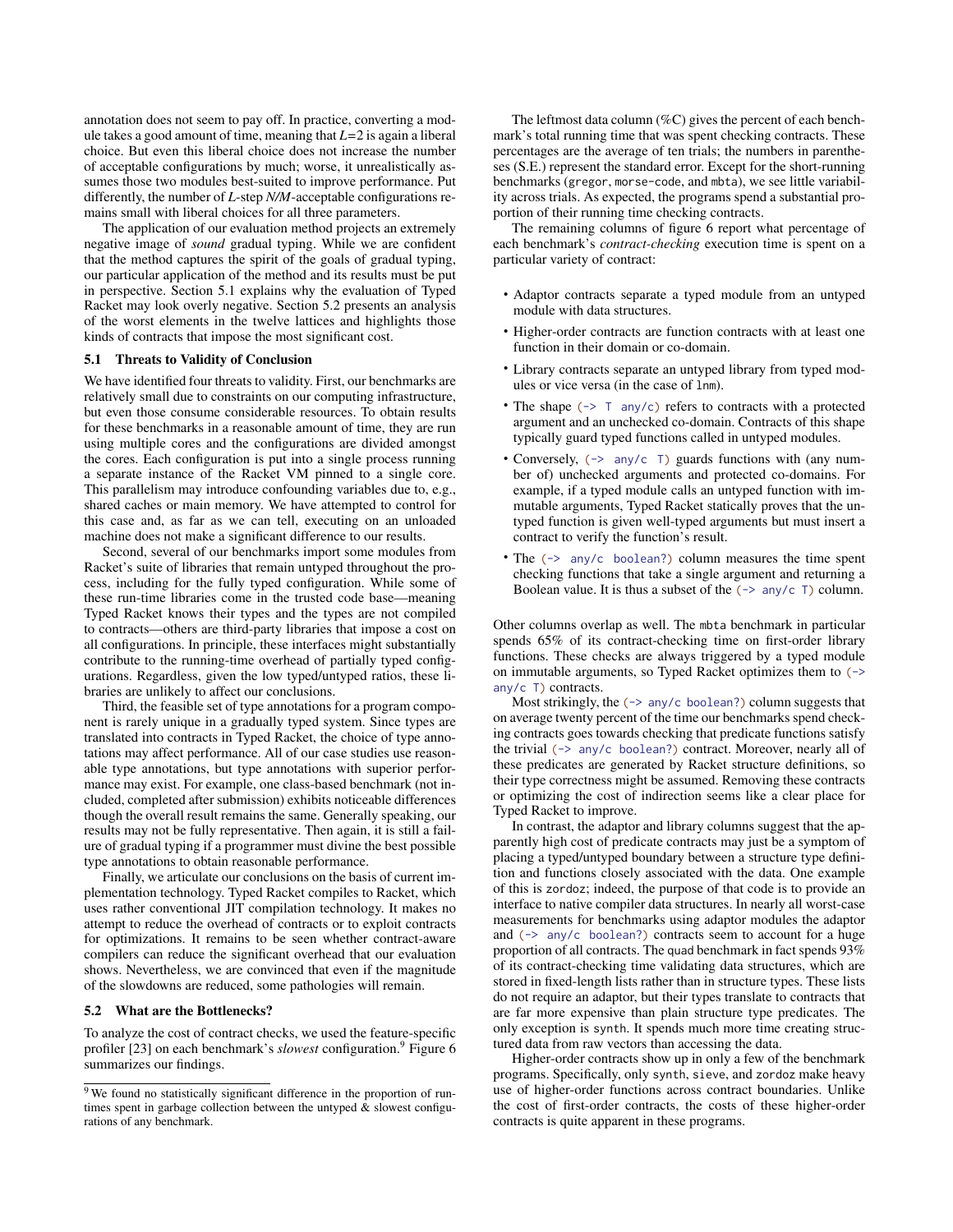<span id="page-10-0"></span>

| Project    | %C | (S.E.) | adaptor | higher-order |    | library $(\rightarrow \text{T any}/c)$ $(\rightarrow \text{any}/c \text{T})$ |     | (-> any/c boolean?) |
|------------|----|--------|---------|--------------|----|------------------------------------------------------------------------------|-----|---------------------|
| sieve      | 92 | (2.33) |         | 46           |    |                                                                              | 54  |                     |
| morse-code | 29 | (6.8)  | 0       |              |    |                                                                              | 100 |                     |
| mbta       | 39 | (3.65) | O       | $_{0}$       | 65 |                                                                              | 65  |                     |
| zordoz     | 95 | (0.1)  | 0       | 55           | 45 |                                                                              | 99  |                     |
| suffixtree | 94 | (0.18) | 98      | <1           |    |                                                                              | 94  |                     |
| lnm        | 81 | (0.73) | 0       |              | 99 | 91                                                                           |     |                     |
| kcfa       | 91 | (0.26) | 100     |              |    |                                                                              | 54  |                     |
| snake      | 98 | (0.21) | 93      |              |    |                                                                              | 99  | 49                  |
| tetris     | 96 | (0.35) | 89      |              |    |                                                                              | 89  | 44                  |
| synth      | 83 | (1.22) | 51      | 90           |    | 29                                                                           | 20  |                     |
| gregor     | 83 | (4.01) | 78      |              |    |                                                                              | 85  |                     |
| quad       | 80 | (0.96) |         |              |    |                                                                              |     |                     |

Figure 6: Profiling the worst-case contract overhead

Finally, the  $(\rightarrow \text{T}$  any/c) and  $(\rightarrow \text{any/c} \text{T})$  columns give a rough impression of whether untyped or typed modules trigger more contract checks. We confirmed these findings by inspecting the individual programs. For all but three benchmarks, the highcost contracts are triggered by calls from a typed module into an untyped library or data definition. This includes kcfa, although half its calls from typed to untyped code used mutable arguments and hence could not be reduced to any/c. The exceptions are lnm, synth, and quad, which suffer from slowdowns when untyped modules import definitions from typed ones.

#### The State of the Related Work 6.

Gradual typing is a broad area teeming with both theoretical and practical results. This section focuses on implementations rather than formal models, paying special attention to performance evaluation of gradual type systems.

#### **6.1 Sound Gradual Type Systems**

Gradual typing has already been applied to a number of languages: Python [28], Smalltalk [2], Thorn [7] and TypeScript [18, 19]. None of the projects report on conclusive studies of gradual typing's impact on performance.

The authors of Reticulated Python recognized the performance issues of gradual typing and designed the language to allow the exploration of efficient cast mechanisms. However, Vitousek et al. note that "Reticulated programs perform far worse than their unchecked Python implementations" and that their slowSHA program exhibits a "10x slowdown" compared to Python [28, pg. 54].

Gradualtalk's evaluation is primarily qualitative, but Allende et al. have investigated the overhead of several cast-insertion strategies on Gradualtalk microbenchmarks and on two macrobenchmarks [4]. In addition, Allende et al. [3] investigated the effect of confined gradual typing—an approach in which the programmer can instruct the type system to avoid higher-order wrapping where possible—in Gradualtalk on microbenchmarks. These efforts evaluate the cost of specific features, but do not represent the cost of the whole gradual typing process.

Safe TypeScript's evaluation is based on the TypeScript ports of the Octane benchmarks. Unlike our lattice-based approach, it compares only the performance of the fully untyped and fully typed programs. Rastogi et al. report slowdowns in unannotated programs in a "range from a factor of 2.4x (splay) to 72x (crypto), with an average of 22x" [18, pg. 178]. On fully typed programs, the overhead is "on average only 6.5%" [18, pg. 178].

Thorn combines a sound type system with an optional type system, allowing programmers to choose between so-called concrete types and like types [7]. Strong Script follows Thorn's lead by adding a sound type system (with a limited form of higher-order wrappers) to TypeScript. Thorn has a minimal performance evaluation which shows that by sprinkling a few type annotations over toy benchmarks, speed-ups between 3x and 6x can be obtained [30]. Richards et al. use the same microbenchmark suite as Safe Type-Script and compare the runtimes of type-erased and fully-typed versions using their optimizing compiler. They report "no benchmarks demonstrated slowdown outside of noise" (and up to 20% speedups) on the fully-typed versions [19, pg. 97]. In our lattice terminology, the StrongScript comparison reports typed/untyped ratios only. The performance of intermediate states are not evaluated.

# **6.2** Optional Type Systems

Optional typing can be traced as far back as MACLISP, which allowed users to declare (unchecked) type specifications [15, §14.2] in an otherwise untyped language. The flavor of these annotations, and those in Lisp descendants such as Common Lisp, differ from the contemporary view of optional types as statically-checked annotations for software maintenance. In Lisp systems, these annotations are used for compiler optimizations and dynamic checking.

Pluggable type systems are a closely related idea [9, 10], and also belong to the unsound camp. Recent implementations, e.g. Papi et al.'s work for Java [17], layer additional typed reasoning on top of existing typed languages rather than untyped languages.

Contemporary optional type systems have been developed for<br>Clojure [8], Lua [14], Python,<sup>10</sup> PHP,<sup>11</sup> ActionScript,<sup>12</sup> Dart,<sup>13</sup> and JavaScript [6]. Since the type annotations in these systems are unsound for typed-untyped interoperation, they incur no runtime overhead from proxy wrapping or dynamic checks. The lack of overheads obviates the need for a performance evaluation such as the one in this paper.

Some publications have, however, investigated the performance impact of optional typing with respect to compiler optimizations. Intuitively, one would expect that a compiler could use these annotations as hints to generate faster code. This intuition is borne out by Chang et al. [11] who report significant speed-ups for typed Ac-

<span id="page-10-1"></span> $\overline{10$  http://mypy-lang.org

<span id="page-10-2"></span><sup>&</sup>lt;sup>11</sup> http://hacklang.org

<span id="page-10-3"></span><sup>&</sup>lt;sup>12</sup> http://help.adobe.com/en\_US/ActionScript/3.0\_ProgrammingAS3/ WS5b3ccc516d4fbf351e63e3d118a9b90204-7f8a.html

<span id="page-10-4"></span><sup>&</sup>lt;sup>13</sup> http://dartlang.org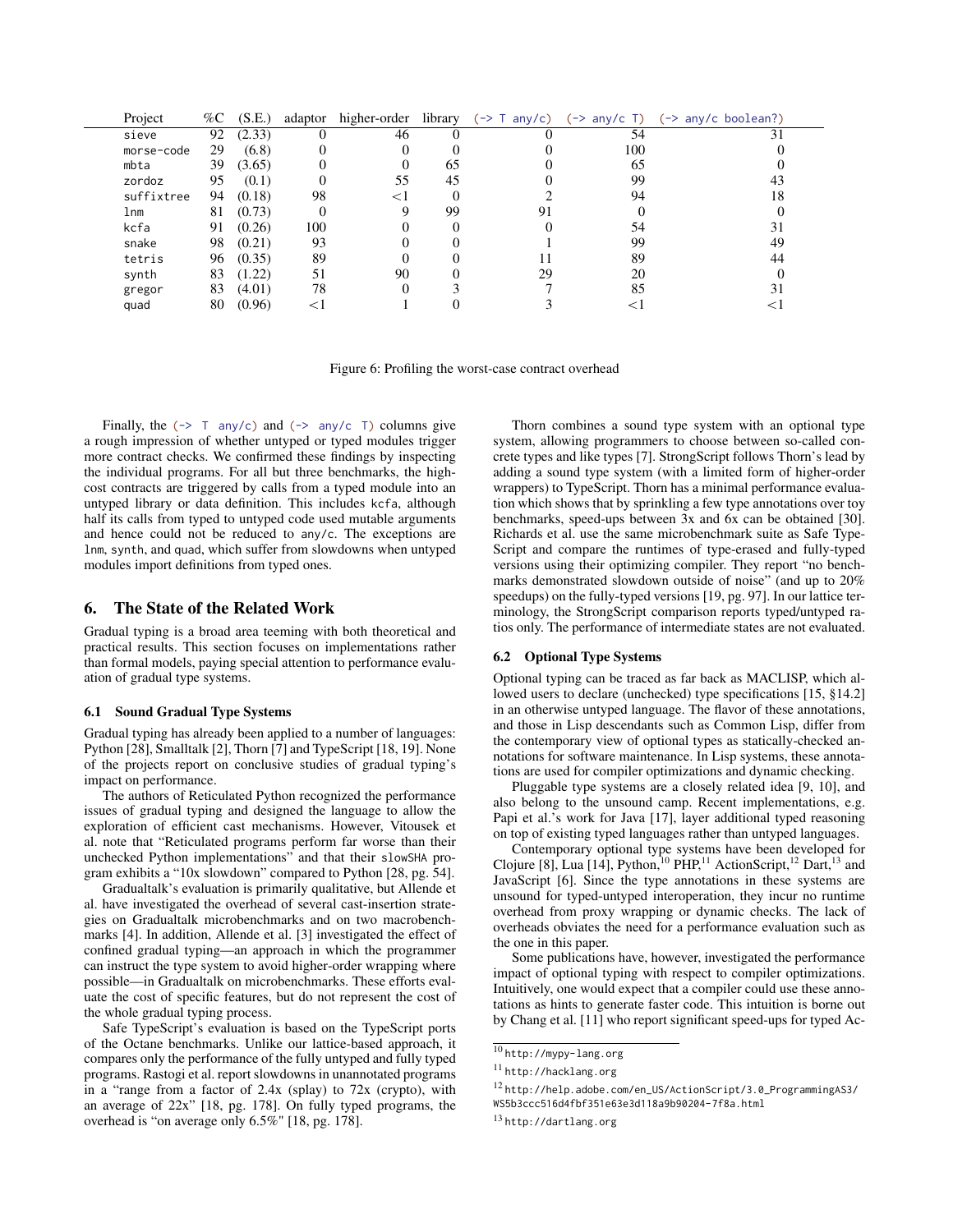tionScript code over untyped code. But one should take such results with a pinch of salt as they are highly dependent on the quality of the virtual machine used as the baseline. Richards et al. [\[19\]](#page-11-0) report at most 20% speed up for fully typed JavaScript. They ascribe this unimpressive result to the quality of the optimizations implemented in V8. In other words, V8 is able to guess types well enough that providing it with annotations does not help much.

# 7. Long Live Sound Gradual Typing

In the context of current implementation technology, sound gradual typing is dead. We support this thesis with benchmarking results for *all possible gradual typing scenarios* for a dozen Racket/Typed Racket benchmarks of various sizes and complexities. Even under rather liberal considerations, few of these scenarios end up in deliverable or usable system configurations. Even allowing for additional conversions of untyped portions of the program does not yield much of an improvement.

Our result calls for three orthogonal research efforts. First, Typed Racket is only one implementation of sound gradual typing, and it supports only macro-level gradual typing. Before we declare gradual typing completely dead, we must apply our method to other implementations. The question is whether doing so will yield equally negative results. Safe TypeScript [\[18\]](#page-11-0) appears to be one natural candidate for such an effort. At the same time, we are also challenged to explore how our evaluation method can be adapted to the world of micro-level gradual typing, where programmers can equip even the smallest expression with a type annotation and leave the surrounding context untouched. We conjecture that annotating complete functions or classes is an appropriate starting point for such an adaptation experiment.

Second, Typed Racket's implementation may not support runtime checks as well as other JIT compilers. Typed Racket elaborates into plain Racket, type-checks the result, inserts contracts between typed and untyped modules, and then uses Racket to compile the result [\[27\]](#page-11-0). The latter implements a JIT compiler that open-codes primitive functions. One implication is that code from contracts does not get eliminated even if it is re-evaluated for the same value in a plain loop. A sophisticated JIT compiler may eliminate some of the contract overhead in such cases, but we conjecture that performance pathologies will still remain. Applying our method to an implementation with a more sophisticated compiler, e.g., Pycket [\[5\]](#page-11-0), may let us validate this conjecture.

Third, the acceptance of Typed Racket in the commercial and open-source Racket community suggests that (some) programmers find a way around the performance bottlenecks of sound gradual typing. Expanding this community will take the development of both guidelines on how to go about annotating a large system and performance measurement tools that help programmers discover how to identify those components of a gradually-typed configuration that yield the most benefit (per time investment). St-Amour's feature-specific profiler [\[23\]](#page-11-0) and optimization coaches [\[24\]](#page-11-0) look promising; we used both kinds of tools to find the reason for some of the most curious performance bottlenecks in our measurements.

In sum, while we accept that the current implementation technology for gradually-typed programming languages falls short of its promises, we also conjecture that the use of our method will yield useful performance evaluations to guide future research. Above we have spelled out practical directions but even theoretical ideas—such as Henglein's optimal coercion insertion [\[13\]](#page-11-0) and the collapsing of chains of contracts [\[22\]](#page-11-0)—may take inspiration from the application of our method.

# Data and Code

Our benchmarks and measurements are available in our artifact: <http://www.ccs.neu.edu/racket/pubs/#popl15-tfgnvf>

#### Acknowledgments

The authors gratefully acknowledge support from the National Science Foundation (SHF 1518844). They also thank Matthew Butterick, John Clements, Matthew Might, Vincent St-Amour, Neil Toronto, David Van Horn, Danny Yoo, and Jon Zeppieri for providing benchmark code bases. Brian LaChance and Sam Tobin-Hochstadt provided valuable feedback on earlier drafts.

# <span id="page-11-0"></span>Bibliography

- [1] Martin Abadi, Luca Cardelli, Benjamin C. Pierce, and Gordon D. Plotkin. Dynamic Typing in a Statically Typed Language. *ACM Transactions on Programming Languages and Systems* 13(2), pp. 237–268, 1991.
- [2] Esteban Allende, Oscar Callaú, Johan Fabry, Éric Tanter, and Marcus Denker. Gradual typing for Smalltalk. *Science of Computer Programming* 96(1), pp. 52–69, 2013.
- [3] Esteban Allende, Johan Fabry, Ronald Garcia, and Éric Tanter. Confined Gradual Typing. In *Proc. ACM Conference on Object-Oriented Programming, Systems, Languages and Applications*, pp. 251–270, 2014.
- [4] Esteban Allende, Johan Fabry, and Éric Tanter. Cast Insertion Strategies for Gradually-Typed Objects. In *Proc. Dynamic Languages Symposium*, pp. 27–36, 2013.
- [5] Spenser Bauman, Carl Friedrich Bolz, Robert Hirschfield, Vasily Kirilichev, Tobias Pape, Jeremy G. Siek, and Sam Tobin-Hochstadt. Pycket: A Tracing JIT For a Functional Language. In *Proc. ACM International Conference on Functional Programming*, pp. 22–34, 2015.
- [6] Gavin Bierman, Martin Abadi, and Mads Torgersen. Understanding TypeScript. In *Proc. European Conference on Object-Oriented Programming*, pp. 257–281, 2014.
- [7] Bard Bloom, John Field, Nathaniel Nystrom, Johan Östlund, Gregor Richards, Rok Strniša, Jan Vitek, and Tobias Wrigstad. Thorn: Robust, Concurrent, Extensible Scripting on the JVM. In *Proc. ACM Conference on Object-Oriented Programming, Systems, Languages and Applications*, pp. 117–136, 2009.
- [8] Ambrose Bonnaire-Sergeant. A Practical Optional Type System for Clojure. Honour's dissertation, University of Western Australia, 2012.
- [9] Gilad Bracha. Pluggable Type Systems. In *Proc. OOPSLA Workshop on Revival of Dynamic Languages*, 2004.
- [10] Gilad Bracha and David Griswold. Strongtalk: Typechecking Smalltalk in a Production Environment. In *Proc. ACM Conference on Object-Oriented Programming, Systems, Languages and Applications*, pp. 215–230, 1993.
- [11] Mason Chang, Bernd Mathiske, Edwin Smith, Avik Chaudhuri, Andreas Gal, Michael Bebenita, Christian Wimmer, and Michael Franz. The Impact of Optional Type Information on JIT Compilation of Dynamically Typed Languages. In *Proc. Dynamic Languages Symposium*, pp. 13–24, 2011.
- [12] Robert Bruce Findler and Matthias Felleisen. Contracts for Higher-Order Functions. In *Proc. ACM International Conference on Functional Programming*, pp. 48–59, 2002.
- [13] Fritz Henglein and Jakob Rehof. Safe Polymorphic Type Inference for a Dynamically Typed Language: Translating Scheme to ML. In *Proc. ACM International Conference on Functional Programming Languages and Computer Architecture*, pp. 192–203, 1995.
- [14] André Murbach Maidl, Fabio Mascarenhas, and Roberto Ierusalimschy. Typed Lua: An Optional Type System for Lua. In *Proc. Workshop on Dynamic Languages and Applications*, pp. 1–10, 2014.
- [15] David A. Moon. MACLISP Reference Manual. 1974.
- [16] Phúc C. Nguyễn, Sam Tobin-Hochstadt, and David Van Horn. Soft Contract Verification. In *Proc. ACM International Conference on Functional Programming*, pp. 139–152, 2014.
- [17] Matthew M. Papi, Mahmood Ali, Telmo Louis Correa, Jr., Jeff H. Perkins, and Michael D. Ernst. Practical Pluggable Types for Java. In *Proc. International Symposium on Software Testing and Analysis*, pp. 201–212, 2008.